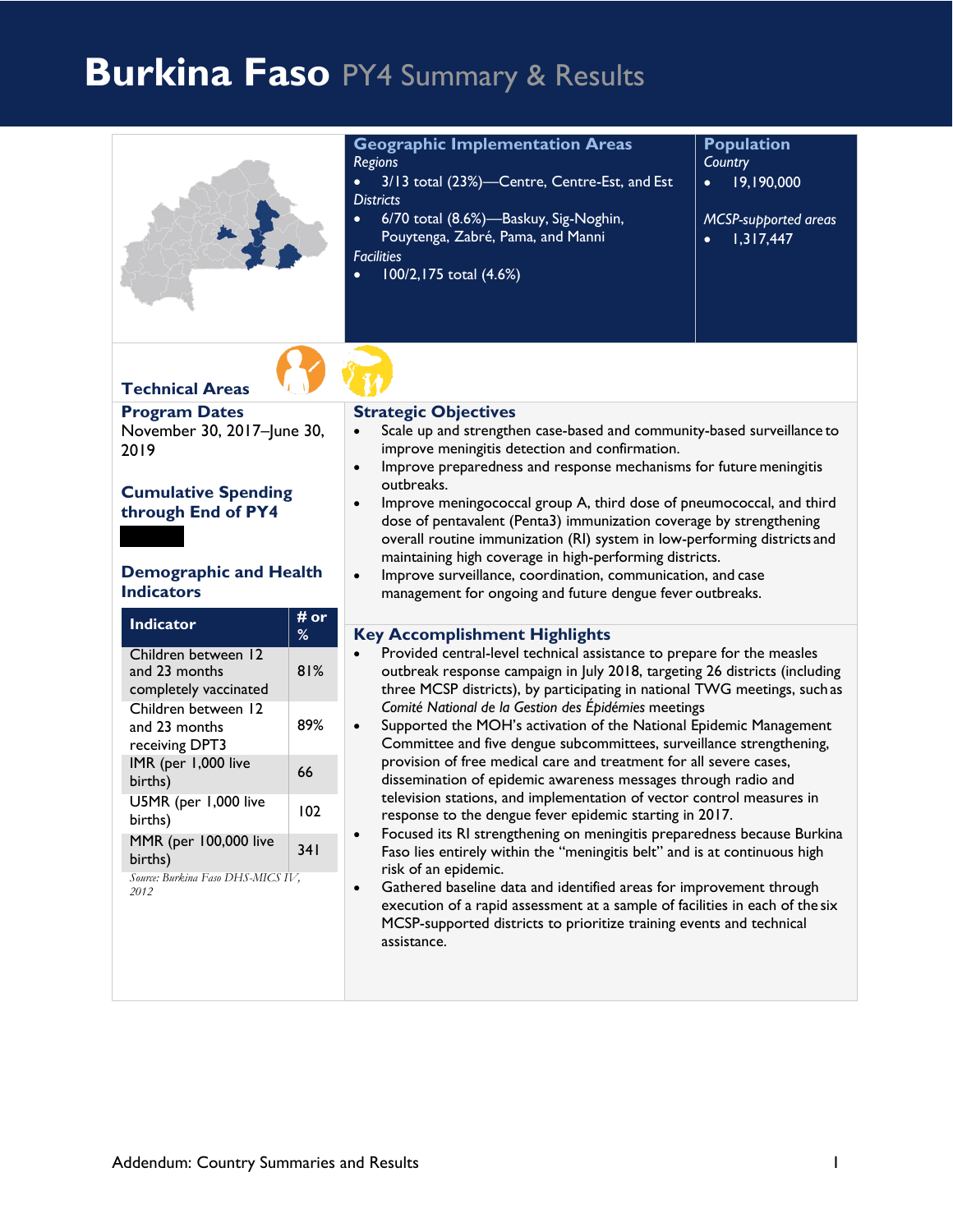# **Burkina Faso**

## Key Accomplishments

In early PY4, MCSP received a new 1-year, \$1 million program description for Burkina Faso—using Global Health Security Agenda funds—to support dengue outbreak response, surveillance of vaccine-preventable diseases, and RI strengthening. The RI and surveillance components were particularly focused on meningitis because Burkina Faso is the only country that lies entirely within the meningitis belt and is at continuous high risk of a meningitis epidemic. MCSP responded to the Mission's requests and ensured a strong and coordinated approach to the dengue fever outbreak. MCSP established itself as a key technical partner for the Ministry of Health (MOH) and implementing partners in immunization and surveillance, achieved buy-in for its intervention approaches, and completed a rapid assessment of six MCSP-supported districts to gather baseline data to guide implementation of tailored interventions that will launch in early PY5.

#### *Program Startup and Partnership in New Technical Areas*

MCSP proactively responded to the new Burkina Faso program description, which covered new areas for MCSP (surveillance and dengue fever) and used the new Global Health Security Agenda funding stream. Global Health Security Agenda projects emphasize One Health, a multidisciplinary approach to disease control that recognizes that human, animal, and environmental health are connected and, therefore, require joint efforts for effectively preventing, detecting, and responding to emerging and re-emerging infectious diseases. MCSP integrated One Health into the Burkina Faso work plan by committing to work with the Ministry of Animal Resources and the Ministry of the Environment, in addition to the MOH; identified gaps in the country's surveillance and RI systems, which MCSP could manageably address within the short life of project; and established collaborative relationships with key counterparts. The Mission revised the first program description so that MCSP could use \$100,000 to support the MOH in responding to the country's ongoing dengue epidemic, which is described below.

#### *Dengue Fever Outbreak Response*

Burkina Faso is currently facing a dengue fever outbreak (Grade 1 emergency)<sup>[2](#page-1-0)</sup> that started in September 2017. By end of calendar year 2017, 15,096 suspected cases, 8,804 probable cases, and 30 deaths (case fatality rate of 0.2%) were reported nationally.[3](#page-1-1) From January 1 to September 30, 2018, 2,225 suspected cases, 971 probable cases, and 15 deaths (case fatality rate of 0.47%) were reported. While the MOH has not officially declared the end of the outbreak, the average number of weekly cases has dropped noticeably since January 2018. In response to the epidemic, the MOH activated the National Epidemic Management Committee and five dengue subcommittees, strengthened surveillance (daily notification in Ouagadougou and weekly notification in all other regions), provided free medical care and treatment for all severe cases, disseminated epidemic awareness messages through radio and television stations, and implemented vector control measures. The MOH requested USAID's support to address several high-priority interventions. Less than 1 month after USAID requested that MCSP support the MOH, MCSP engaged a consultant to assure a strong and coordinated approach. MCSP participated in the National Epidemic Management Committee meetings and the dengue case management, communication, and epidemiological/surveillance subcommittees, and it informed USAID of key developments in the quickly evolving epidemic response. MCSP supported a household awareness campaign for 2,500 community health workers (CHWs) in Ouagadougou, one of the areas with a high number of dengue fever cases; supported the training of 1,529 providers in seven regions on dengue case management; and, to improve the quality of monitoring data, provided financial and technical assistance for a workshop to review data collection and reporting tools.

<span id="page-1-0"></span><sup>&</sup>lt;sup>2</sup> The World Health Organization (WHO) defines a Grade 1 emergency as "a single or multiple country event with minimal public health consequences that requires a minimal [WHO country office] response or a minimal international WHO response. Organizational and/or external support required by the [WHO country office] is minimal. The provision of support to the country office is coordinated by a focal point in the regional office." *Source:* [http://www.who.int/emergencies/crises/en/. A](http://www.who.int/emergencies/crises/en/)ccessed December 3, 2018.

<span id="page-1-1"></span> $^3$  WHO defines a suspected dengue fever case as "[a] case compatible with the clinical description." WHO defines a probable case as "[a] case compatible with the clinical description with one or more of the following: supportive serology…[and] occurrence at same location and time as other confirmed cases of dengue fever." *Source:* [http://www.who.int/csr/resources/publications/surveillance/whocdscsrisr992.pdf. A](http://www.who.int/csr/resources/publications/surveillance/whocdscsrisr992.pdf)ccessed November 5, 2018.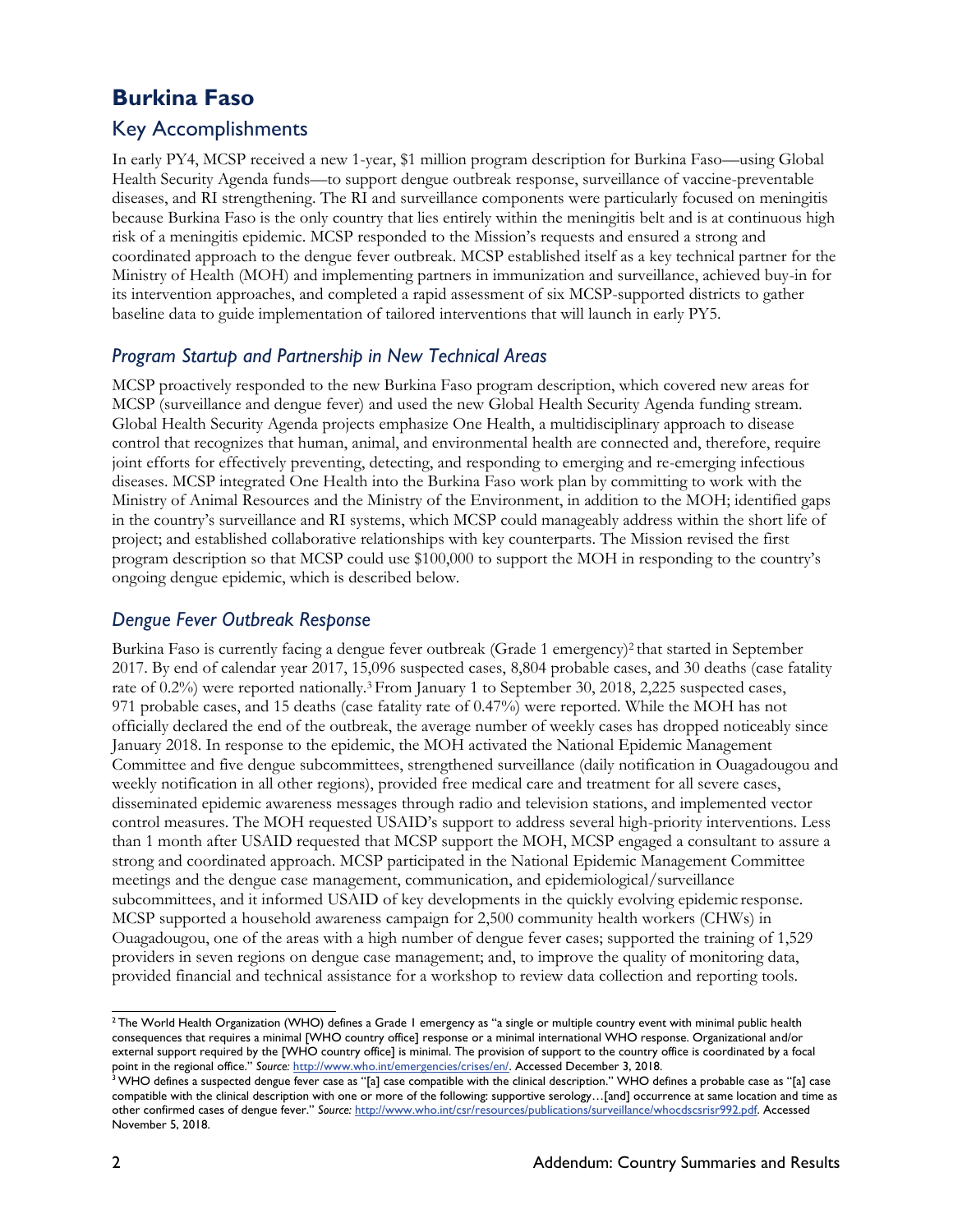MCSP's efforts increased USAID's visibility in responding to the dengue outbreak and fostered MCSP's effective collaboration and working relationship with the MOH, which helped lay the groundwork for implementing other program priorities.

#### *Technical Expertise for National-Level Working Groups*

MCSP has established itself as a new technical resource for RI and epidemiological surveillance at the national level. MCSP joined key working groups and technical committees, including the following: National Epidemic Management Committee, TWG on Data Quality, Working Group for the Revision of National Biological Sample Transport System, Follow-Up Group for Recommendations of the Joint External Evaluation of the International Health Regulations, One Health Group, Interagency Coordination Committee for Immunization, and the Expanded Programme on Immunization (EPI) Technical Support Committee. By participating in these TWG meetings, MCSP has been supporting national-level program coordination and management. For example, during *Comité National de la Gestion des Épidémies* meetings, MCSP provided central-level technical assistance to prepare for the measles outbreak response campaign in July 2018, targeting 26 districts (including three MCSP districts). MCSP also participated in the West Africa Country EPI Managers' Annual Meeting, held in Ouagadougou, where the recommendation was made to conduct a follow-up measles campaign in 2019, similar to the reactive vaccination campaign held in August 2018. MCSP also addressed the measles outbreak through application of another recommendation from the EPI Managers' Meeting to focus on vaccination in the second year of life of children. This would allow a child who missed their first dose of measles-containing-vaccine at nine months a second chance to receive the first dose, as well as their second dose and other vaccines they had missed.

#### *Rapid Baseline Assessment*

From July 31 to August 15, 2018, MCSP conducted a rapid assessment at a sample of facilities in each of the six MCSP-supported districts. The purpose of the rapid assessment was to meet with regional health authorities, districts, health facilities, and communities to present project objectives and priorities, identify key partners, and collect baseline data for adapting interventions. During the rapid assessment, MCSP analyzed the provision of RI services at the selected health facilities. The rapid assessment results showed that not all planned immunization sessions were implemented during the previous quarter (April–June 2018), both for fixed and outreach strategies. In some districts (Baskuy, Sig-Noghin, and Zabré), the record review conducted during the rapid assessment showed that during the previous quarter (April–June 2018), more children received Penta3 than the first dose of the pentavalent vaccine (Penta1), thereby leading to negative dropout rates from Penta1 to Penta3. In contrast, for Manni, Pouytenga, and Pama districts, more children received Penta1 than Penta3. In Pouytenga and Pama, the dropout rates from Penta1 to Penta3 were above acceptable standards (0–5%). This performance suggests there are still data quality issues including accurate estimation of the target population. Rapid assessment findings highlighted areas for improvement (i.e., proper planning and execution of fixed and outreach immunization services, utilization of management and reporting tools, and quality of immunization and surveillance data) that MCSP will address through targeted training events and technical assistance.

### Way Forward

MCSP is preparing to launch training events and supportive supervision on community-based surveillance, integrated disease surveillance and response, and improving RI through the Reaching Every District/Reaching Every Community (RED/REC) approach. To date, community-based surveillance has been piloted only in three districts in the country, so MCSP's expansion of this effort is filling a key gap in the country's otherwise strong meningitis surveillance system. Health facilities will also receive support to initiate data quality self-assessments to improve data quality, better reporting, and data use for decision-making. At the national level, MCSP will work to reinvigorate the TWG meetings between the *Direction de la Prévention par les Vaccinations* and *Direction de la Protection de la Santé et de la Population* to promote information sharing and decision-making on vaccine-preventable diseases surveillance.